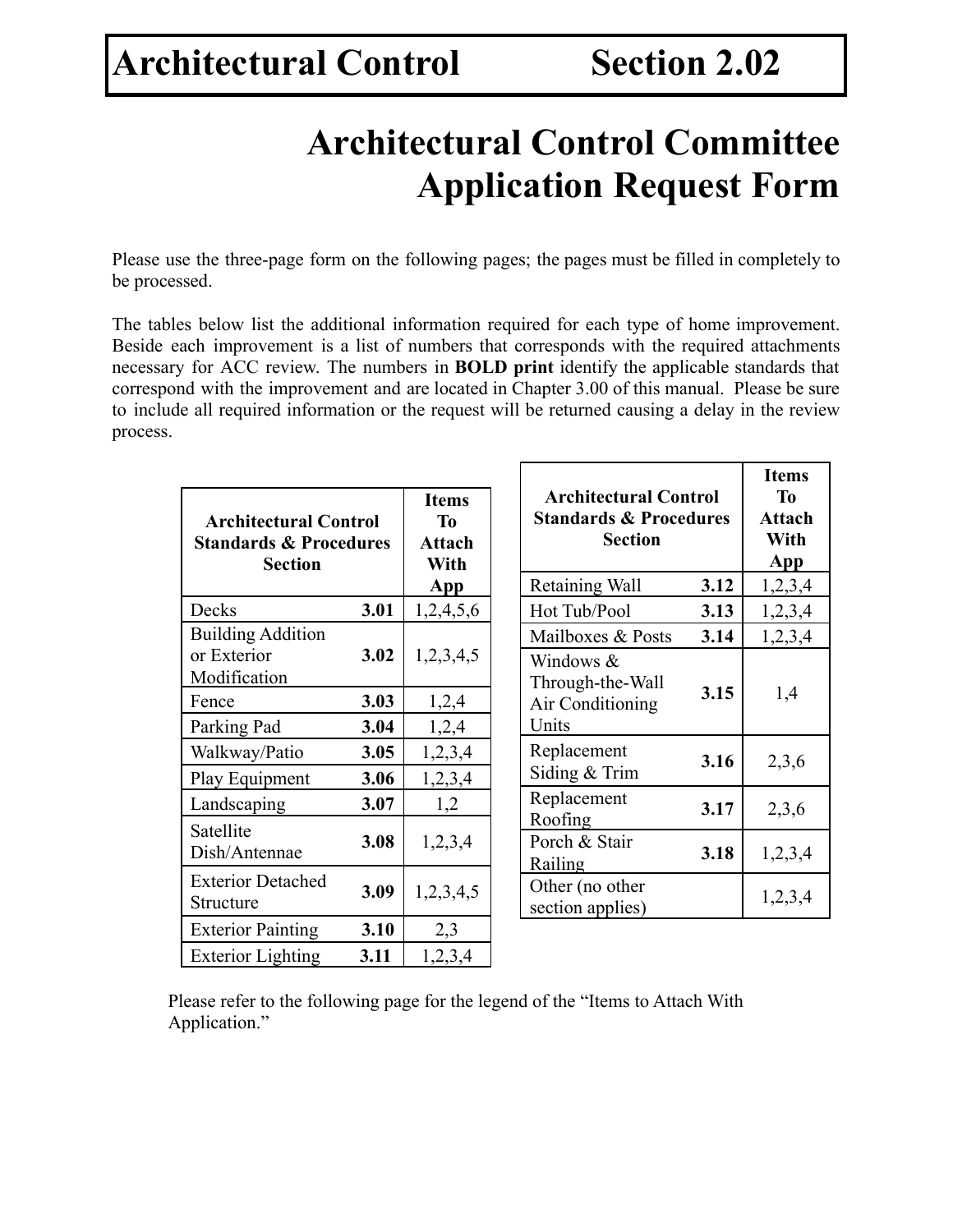### *Legend For Items to Attach With Application:*

The numbers in the tables on the previous page refer to the following:

- 1. **Plot Plan** with improvements shown, drawn to scale including all dimensions of proposed improvement and distances to property lines. It is highly recommended to use an original Plat Plan or current survey when possible; these surveys show any and all utility, sewage, and other easements within the property boundary. However, it is recognized that not every homeowner has access to one. Although a detailed, to-scale hand-drawn plot plan will be accepted, neither the Park Village HOA nor ACC will be responsible for damages to any improvements made within any easement if anyone working within an easement damages said improvement; the homeowner will be solely responsible for such damages.
- 2. **Materials List** (for landscaping requests, include lists of plants to be used with locations shown).
- 3. Indicate color(s) and in the case of painting requests, color swatches/samples; when submitting a color swatch, please provide the largest swatch available from the store/supplier. Scanned or electronic copies of color swatches will not be accepted.
- 4. Provide a picture, scaled drawing or manufacturer's literature indicating overall size, i.e., length, width and height.
- 5. Elevation drawings (i.e., top view looking down, and front and side views looking at improvement).
- 6. Material samples (refer to particular "Application" or "Materials" subsection for details in the associated improvement section).

Also note, per the Covenants of the Homeowners Association of Park Village, homeowners are not allowed to add, improve, or otherwise make changes to common property. Only the Board of Directors of the Park Village Homeowners Association has the rights to make such changes.

### *Examples:*

- Painting a house, include:
	- o Materials list, specifying the type of paint (#2)
	- o Color swatches/samples, and indicate which is the base, trim, shutters, door, etc. (#3)
- Building a deck, include:
	- Plot plan, including scaled drawing of deck and stairs  $(\#1)$
	- o Materials list, specifying all materials used (e.g., #2 pressure treated pine 4x4 posts, galvanized hardware, etc.) (#2)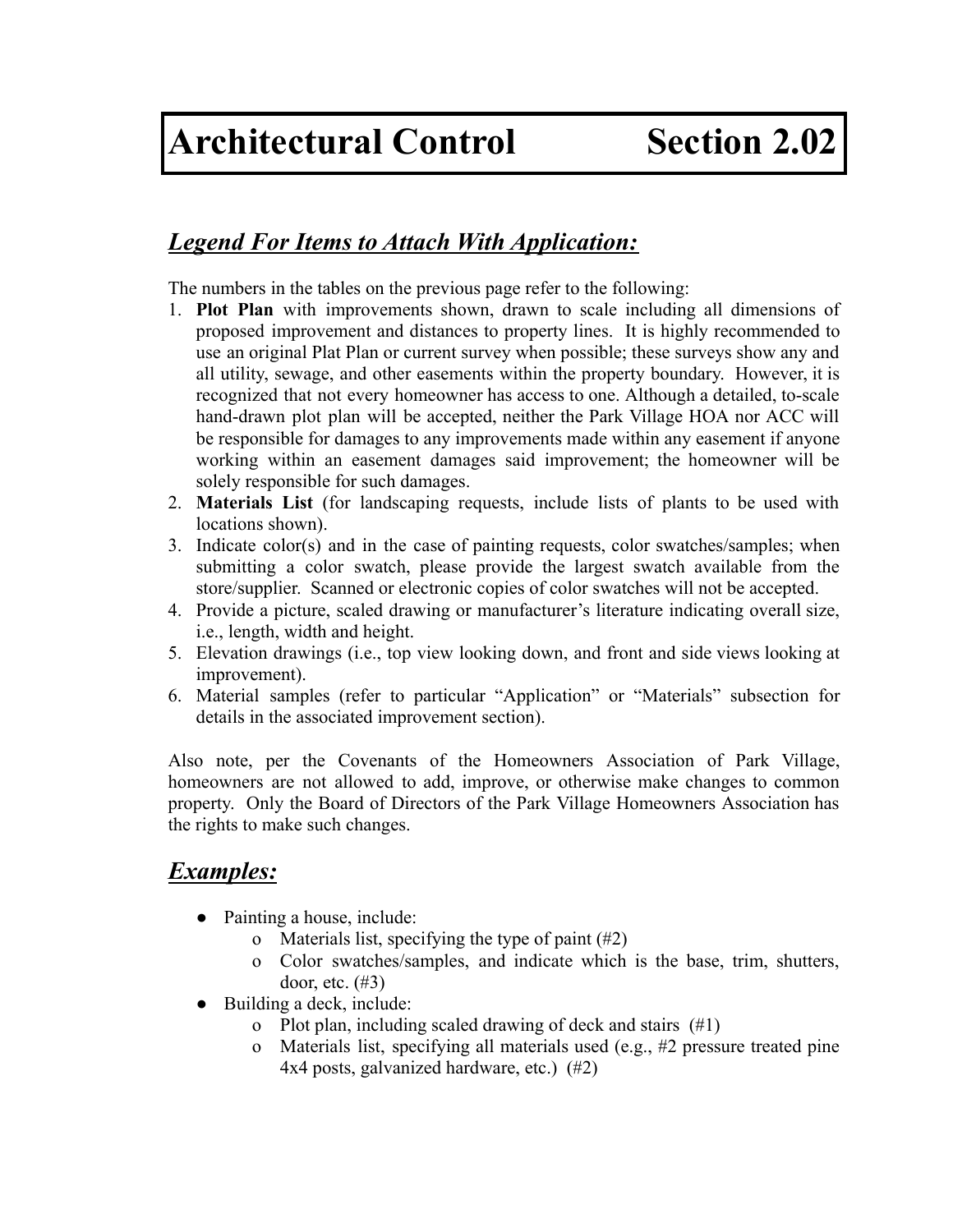- o Color swatch if the deck is to be stained  $(\#3)$
- o Drawings from above and elevation (sides and front) (#5)
- o Pictures would be helpful, if available (#4)
- Replacing the roof with architectural shingles not already pre-approved
	- o Material list, specifying the brand, style/cut (#2)
	- o Specify requested color (#3)
	- o Provide a shingle sample board from the company installing the shingles; this is usually a fairly sizable sample, as the architectural shingles tend to have multiple colors in them. (#6) Drop off the sample at the management company, or make arrangements through them to get the sample to an ACC representative. This sample will be returned after the application approval process is completed.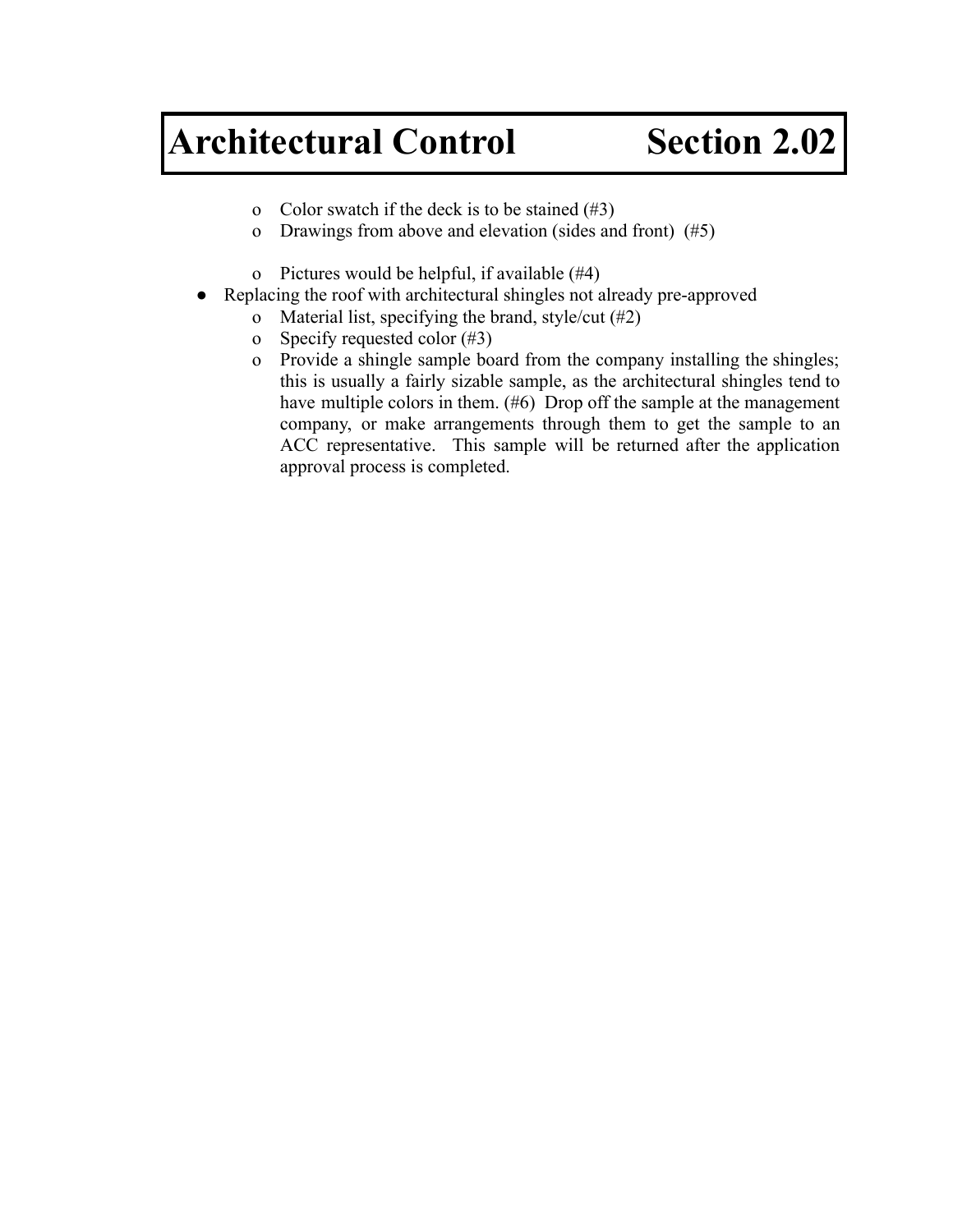#### *Signatures:*

The applicant must obtain signatures from the homeowners of all abutting properties, those that share property lines of the applicant's property. However, this is not always possible, as the homeowner may not reside at the property (i.e., property is a rental), or other reasons. **Signatures from renters will not be accepted.** If the homeowner is unknown, contact the management company or use the Wake County iMaps tool to determine the homeowner and mailing address:

http://maps.raleighnc.gov/iMAPS/

To this end, the following process should be used in lieu of getting the signature on the application form:

- 1. Make a copy of your application.
- 2. Create a cover letter to the homeowner.
- 3. Make a copy of the cover letter to include with the application.
- 4. Address an envelope to the homeowner, and put the cover letter and a copy of the application into the envelope.
- 5. Go to the US Post Office (or Post Office affiliate) and fill out the following forms (or their current replacements):
	- U.S. Postal Service™ CERTIFIED MAIL RECEIPT® Domestic Mail Only (green and white form – refer to Figure 2.02-1)
	- U.S. Postal Service™ Domestic Return Receipt (green postcard refer to Figure 2.02-2); fill out both front and back of the postcard.
- 6. Bring the two forms along with the addressed envelope to the clerk; the clerk will attach everything if not already done.
- 7. Once the signed and dated Domestic Return Receipt is received from the US Post Office, make a copy of both the front and back, and include those copies with the application, along with the copy of the cover letter.

Please note:

- 1. No Return Receipt postcards will be accepted in lieu of a signature if it was not also sent via Certified Mail; the latter ensures that the addressee, or agent of the addressee, signs the postcard.
- 2. If receiving the Return Receipt would delay reviewing the application by the Architectural Control Committee at a regularly scheduled meeting, the application may be submitted for review without said Return Receipt. However, the application will be administratively denied pending receipt of the copy of the Return Receipt by the Management Company/ACC. Once the copy of the Return Receipt is received by the ACC, an approval or conditional approval will be sent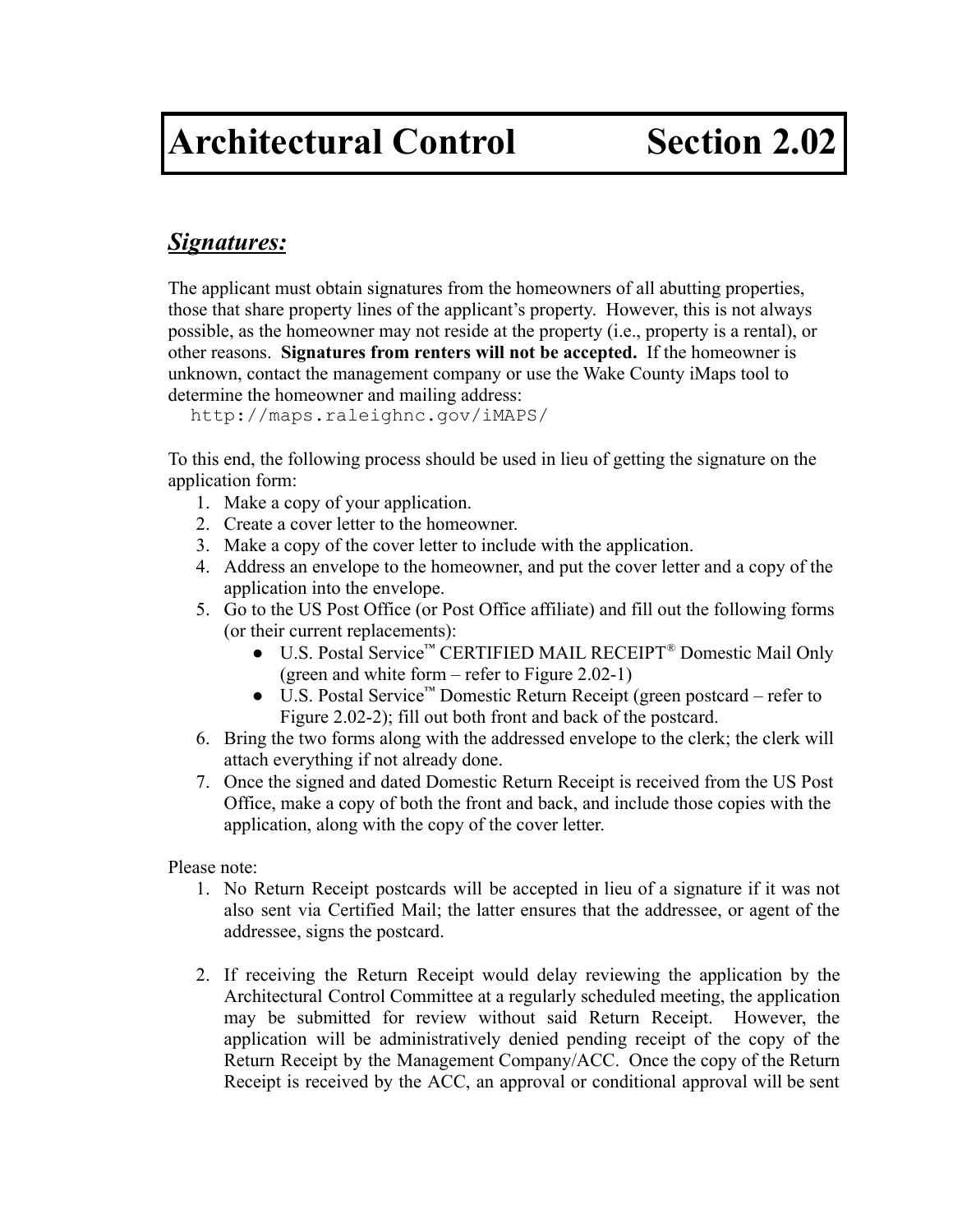to the applicant if that was the decision of the ACC at the regularly scheduled meeting. All other decisions will be sent immediately and prior to the Management Company/ACC receiving the copy of the Return Receipt so the applicant can remedy the application as needed.

- 3. If the Return Receipt is not received by the applicant within 15 days of mailing, submission of a copy of the Certified Mail Receipt, including the mailing address, may be substituted as proof of due-diligence in an attempt to contact the abutting neighbor. If said Return Receipt is received after the 15 days and/or review of the application, please submit a copy of it for the records of the Management Company and ACC, but know the application process will not be delayed due to someone not willing to sign for the letter.
- 4. If a homeowner lives in a country other than the United States, send the required documentation to that homeowner using equivalent services from the United States Postal Service or other shipping company. Availability of these services is dependent on which foreign country the parcel is being sent.

| ᅪ<br>▭<br>57<br>RIGHT<br>Ë<br>∎ ⊗<br>r                                     | <b>UP2</b>                                           | 름<br>러<br>r                                                                          | <b>U.S. Postal Service<sup>™</sup></b><br><b>CERTIFIED MAIL<sup>®</sup> RECEIPT</b><br><b>Domestic Mail Only</b><br>For delivery information, visit our website at www.usps.com <sup>®</sup> .                                                                                                                                                              |                                     |
|----------------------------------------------------------------------------|------------------------------------------------------|--------------------------------------------------------------------------------------|-------------------------------------------------------------------------------------------------------------------------------------------------------------------------------------------------------------------------------------------------------------------------------------------------------------------------------------------------------------|-------------------------------------|
| Lŋ<br>Lŋ<br>Lŋ<br>ᇤ<br>0000<br><b>DH 40</b><br>PLACE<br>ö<br>Lŋ<br>đ<br>r- | Ln,<br>Lŋ<br>Lŋ<br>2<br>8<br>ロセ<br>40<br><b>STD2</b> | Lŋ<br>Lŋ<br>Lŋ<br>▭<br>$\Box$<br>O<br>$\Box$<br>믚<br>품<br>Lŋ<br>$\overline{a}$<br>20 | <b>Certified Mail Fee</b><br>Extra Services & Fees (check box, add fee as appropriate)<br>Return Receipt (hardcopy)<br>Return Receipt (electronic)<br>Certified Mail Restricted Delivery<br>Adult Signature Required<br>Adult Signature Restricted Delivery \$<br>Postage<br><b>Total Postage and Fees</b><br>Sent To<br>Street and Apt. No., or PO Box No. | Postmark<br>Here                    |
|                                                                            |                                                      |                                                                                      | City, State, ZIP+4 <sup>®</sup><br>PS Form 3800, April 2015 PSN 7530-02-000-9047                                                                                                                                                                                                                                                                            | <b>See Reverse for Instructions</b> |

**Figure 2.02-1:** Example USPS Certified Mail Receipt Domestic Mail Only Form; form subject to change.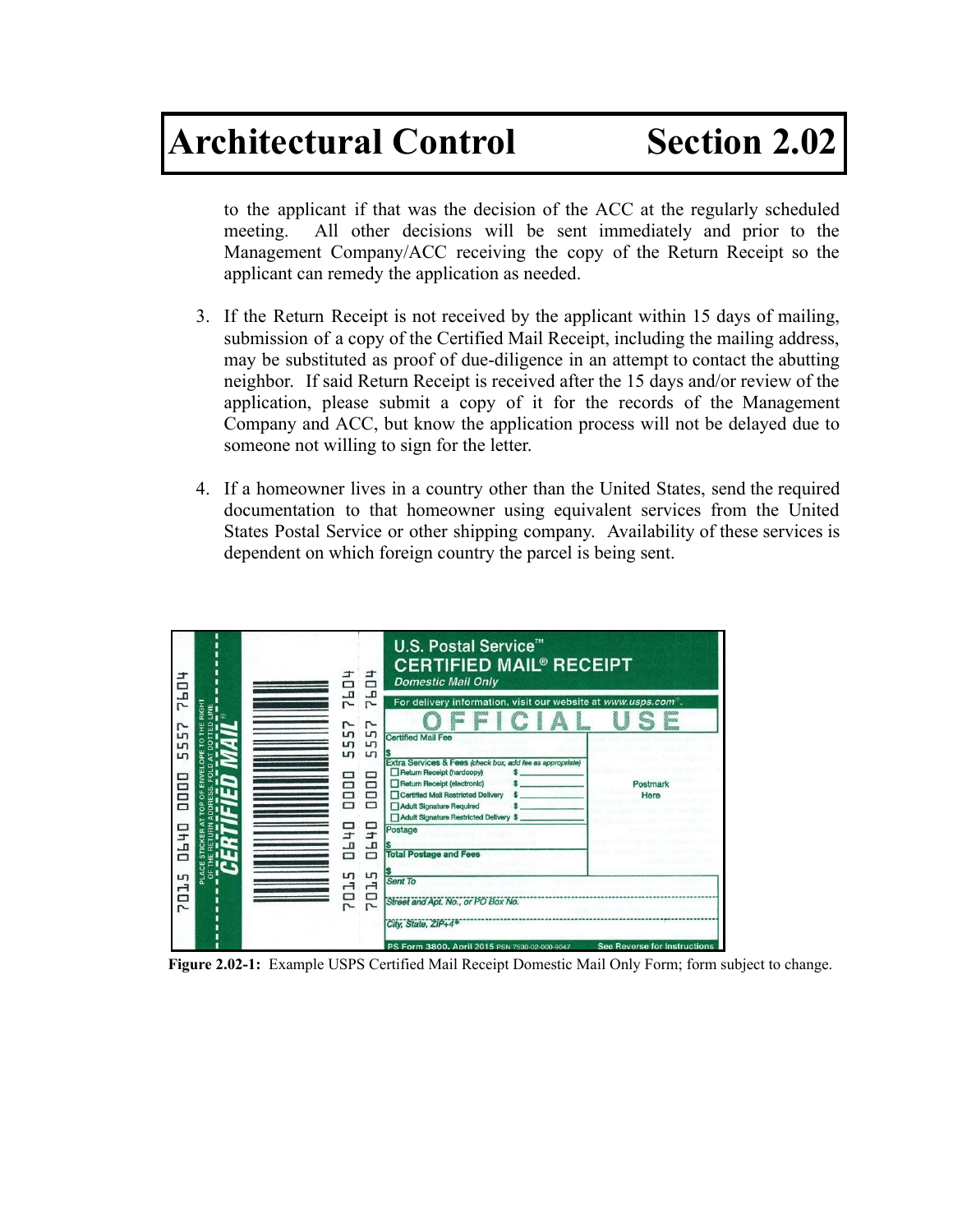

**Figure 2.02-2:** Example USPS Domestic Return Receipt Postcard (front); form subject to change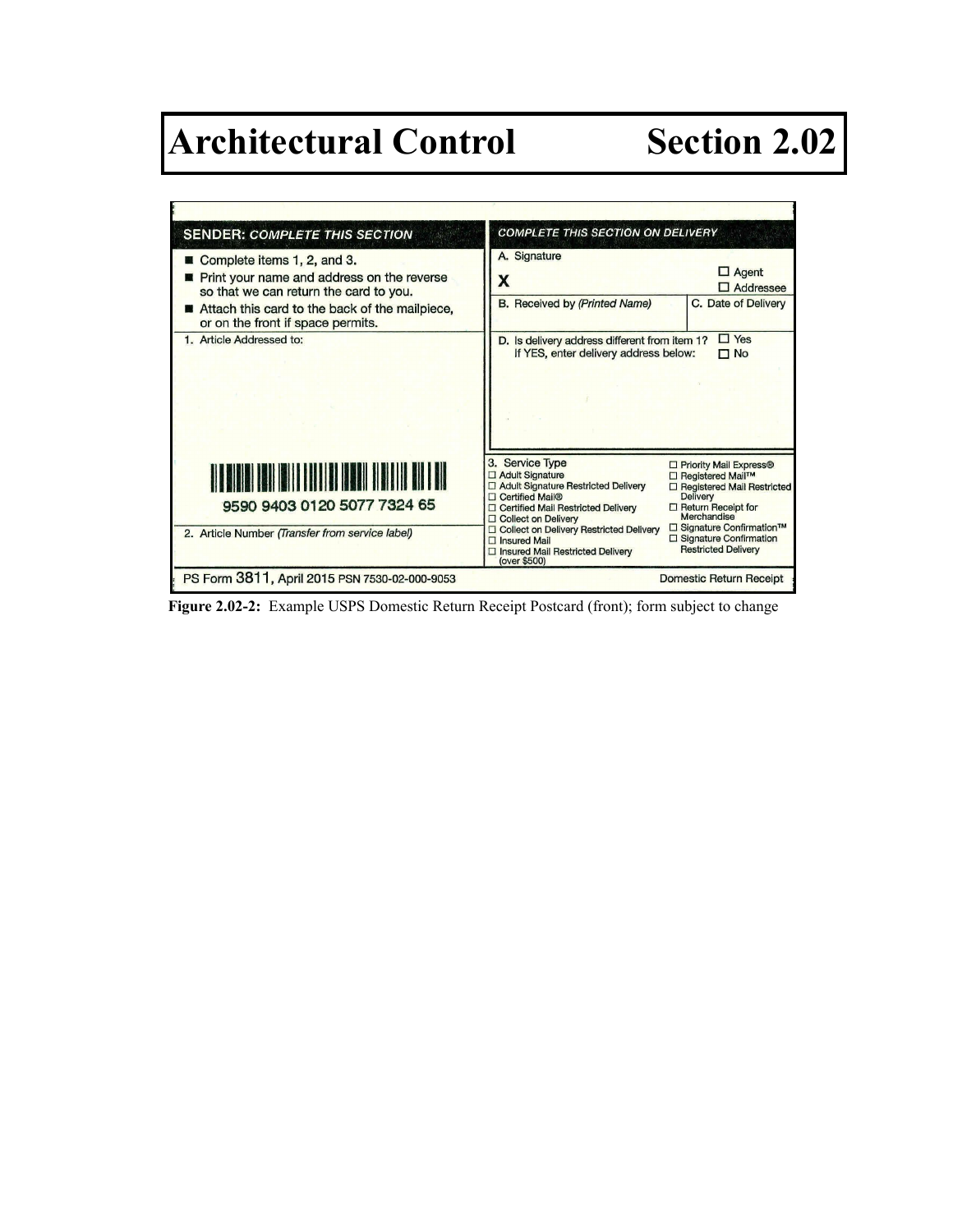#### *PARK VILLAGE ARCHITECTURAL CONTROL COMMITTEE* PARK VILLAGE HOMEOWNERS ASSOCIATION c/o Community Association Services, Inc. Attn: Cecilia Williford Gray 1930 North Salem St,, Suite 1014 Apex, North Carolina 27523-8204 Telephone: (919) 367-7711 ext 1504 Email: PVACC@parkvillage.org

Submit all requests for changes or additions to CAS at the above address or email. Please attach any drawings and/or sketches that will aid in making a decision regarding your request. Refer to the Architectural Standards and Control Specifications for detailed requirements for submissions. Attach additional sheets if necessary.

| Please indicate the type of Change Request: | $\Box$ Architectural | $\Box$ Landscape |
|---------------------------------------------|----------------------|------------------|
| Homeowners Name:                            |                      |                  |
| Street Address:                             |                      |                  |
| Telephone:________________________          |                      |                  |
|                                             |                      |                  |
| Date Submitted:                             |                      |                  |
| <b>Estimated Completion Date:</b>           |                      |                  |

*1.* Provide a narrative description of the proposed home and/or landscape improvement change or addition. Cite materials and color(s) to be used. (Please submit paint color samples.) State similarities to existing structures as appropriate. Use a separate sheet of paper if necessary. *NOTE: The Town of Cary has a policy on any type of structure or plantings in their easements. Please contact the Town of Cary prior to planning any project that could involve their easement to attain necessary variances.*

- 2. Please attach drawings to this request showing all proposed improvements including relationships to existing structures, landscaping and lot lines. The following drawings are needed to clearly show proposed improvements including existing structures:
	- a. Plot Plan (top down view) Drawn on a copy of your lot survey.
	- b. Elevation (front & side views) One or more as required in the Arch. Stds. & Control Specs. document.
- 3. Attach paint samples if applicable. Do you plan to change the color of your home? YES No
- 4. A permit and inspection by Wake County may be required.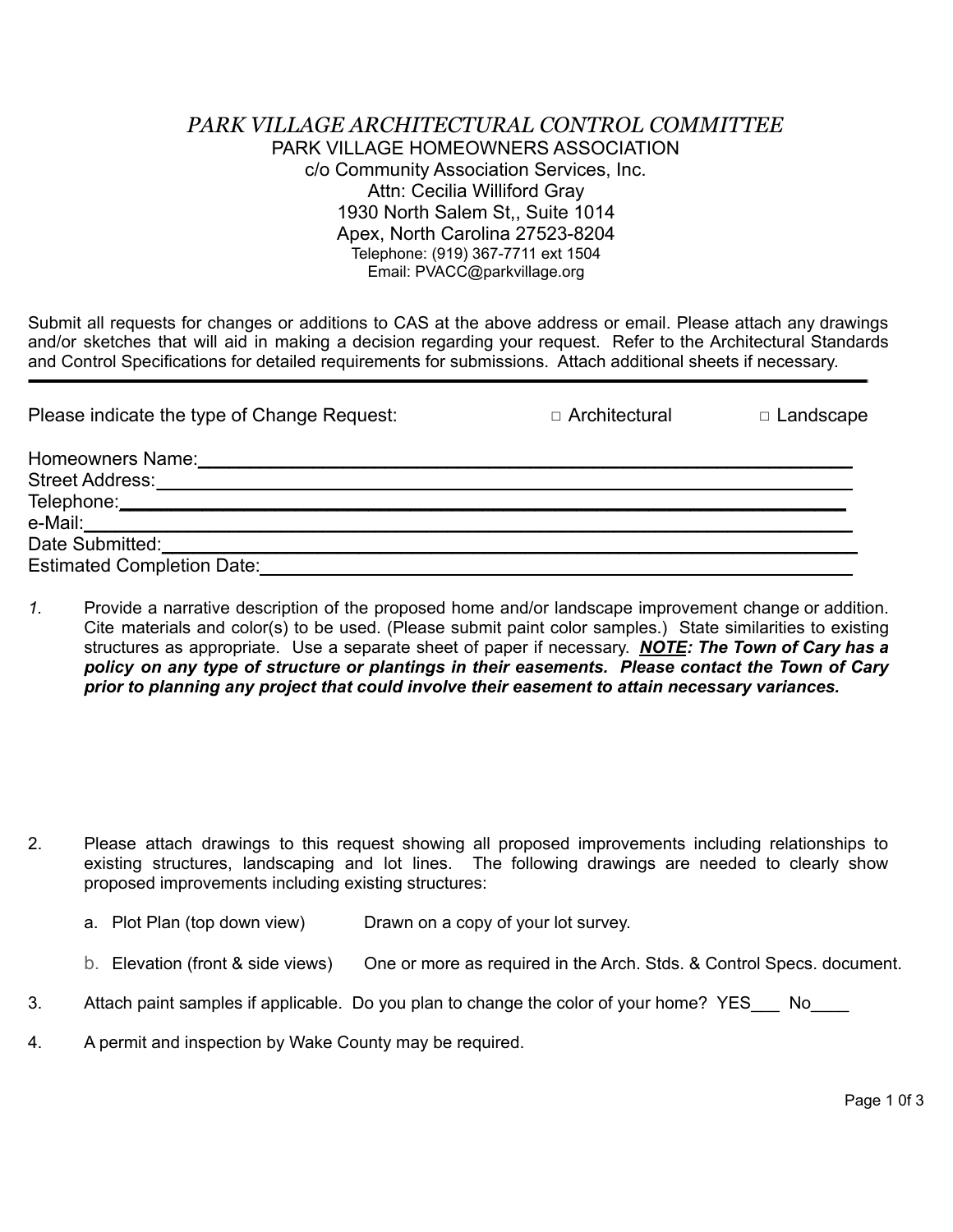The applicant homeowner is required to review the proposed changes with **ALL** abutting homeowners. Abutting properties are those that share a common property line. The review by the homeowners is not an approval or disapproval, but serves merely as a notification to the homeowners that a change is being requested. The signatures below indicate that the homeowners are aware of the change and that they understand they may come to the next meeting of the Architecture Control Committee to voice their opinion on this request. (The ACC meets the  $2<sup>nd</sup>$  Wednesday of each month at the clubhouse at 7:00pm.) Alternatively they may submit letters of concern to the Architecture Control Committee for consideration. The Architectural Control Committee will take into advisement concerns of the homeowners but will not necessarily be governed by those concerns. Failure by a homeowner to offer an option to the Architectural Control Committee by the following meeting will be construed as acceptance of the proposed application. *Renters may not sign this form.*

| <b>PRINTED NAME</b> | <b>ADDRESS</b> | <b>SIGNATURE &amp; DATE</b> |
|---------------------|----------------|-----------------------------|
|                     |                |                             |
|                     |                |                             |
|                     |                |                             |
|                     |                |                             |
| $5 -$               |                |                             |
| 6                   |                |                             |
|                     |                |                             |

*This form is not complete without all appropriate attachments and signatures. Please review the Architectural Standards and Control Specifications prior to submission for detailed requirements.*

You have 90 days to begin the project and another 90 days from the beginning of the project to complete the project. The Board of Directors can only grant extensions. You must notify management immediately as soon as the project is complete so that compliance and completeness may be verified.

#### **Appeal Process**

If the request is denied, the homeowner has the right to:

1. Appeal the decision of the Architectural Control Committee within 30 days. This may be done by submitting the request for appeal in writing to the Board of Directors, c/o CAS, 1930 North Salem St, Suite 1014 Apex, NC 27523-8204. The appeal will be considered at the next regular meeting of the Board of Directors. An appeal received 30 days or more after denial from the Architectural Control Committee will not be considered.

OR

2. Submit an updated request form with changes for the next Architectural Control Committee meeting.

| For administrative use:                              |          |        |             |
|------------------------------------------------------|----------|--------|-------------|
| The following action has been taken on your request: | Approved | Denied | Incomplete  |
|                                                      |          |        |             |
|                                                      |          |        |             |
|                                                      |          |        | Page 2 of 3 |